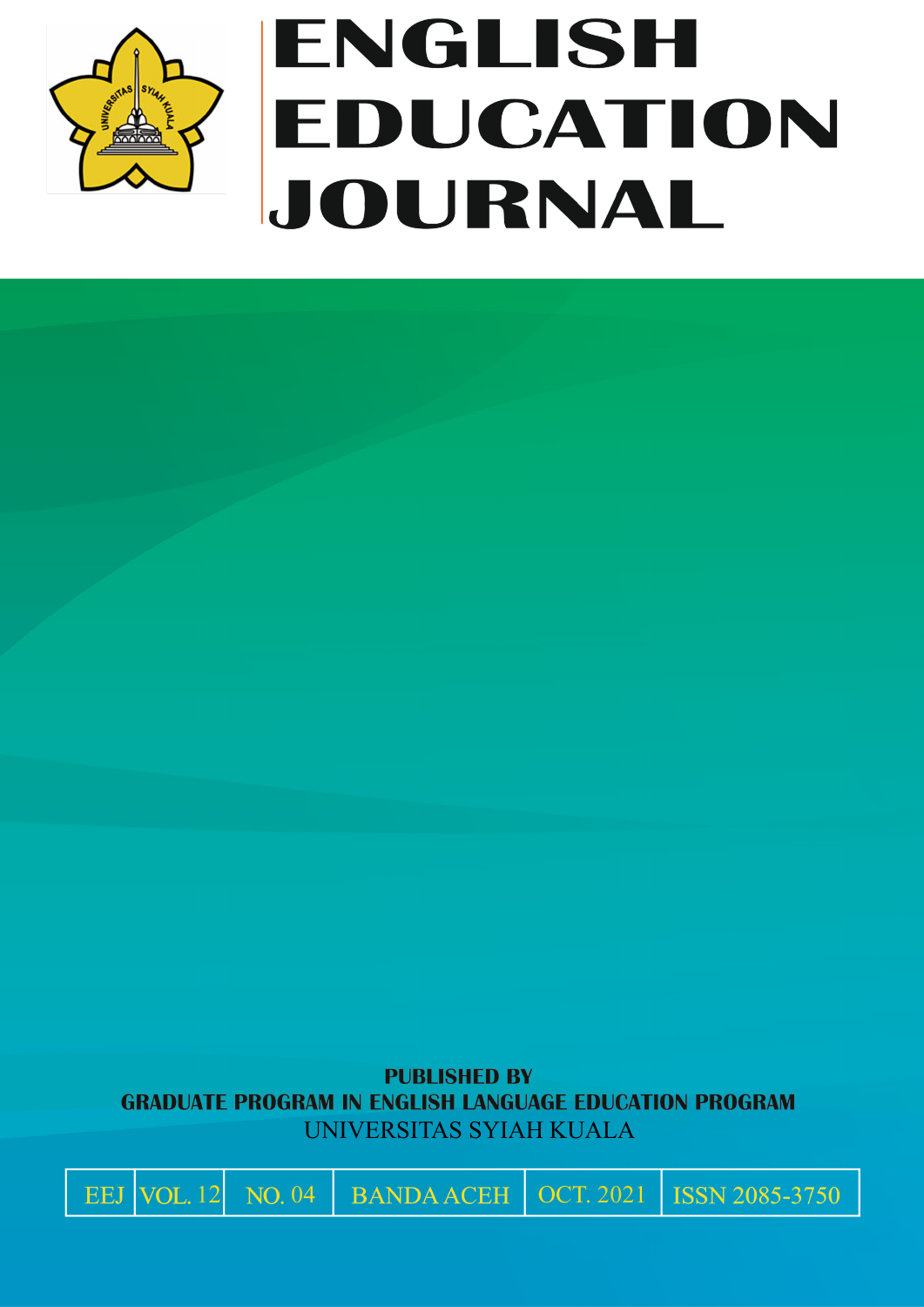E-ISSN: 2085-3750 http://jurnal.unsyiah.ac.id/EEJ

# ENGLISH EDUCATION JOURNAL (EEJ) A publication on the teaching and learning of English

EEJ (*English Education Journal*) is a peer-reviewed and open access academic journal published by the Graduate Program of English Language Education, Universitas Syiah Kuala, the oldest and largest university in Aceh, Indonesia. It presents original publications in the field of English language education, linguistics, and literature. The contents include analyses, studies, research reports, material developments, and application of theories and reviews. It is published four times a year in January, April, July and October.

EEJ invites articles that have never been published or being considered elsewhere. Articles can be submitted online in the journal website after thoroughly following the submission guidelines for article contributors.

## **Editorial Board**

#### **Editor-in-Chief:**

Dr. Muhammad Aulia, S.Pd., M.TESOL, Universitas Syiah Kuala, Indonesia

#### **Vice Editor-in-Chief:**

Faisal Mustafa, S.Pd., M.A., Universitas Syiah Kuala, Indonesia

#### **Advisory Boards:**

Prof. Dr. Burhanuddin Yasin, M.Ed., Universitas Syiah Kuala, Indonesia Prof. Dr. Usman Kasim, M.Ed., Universitas Syiah Kuala, Indonesia Prof. Dr. Yunisrina Q. Yusuf, M.Ling., Universitas Syiah Kuala, Indonesia

#### **Associate Editor:**

Dr. Kismullah A. Muthalib, Universitas Syiah Kuala, Indonesia Dr. Siti Sarah Fitriani, Universitas Syiah Kuala, Indonesia Dr. Dohra Fitrisia, Universitas Syiah Kuala, Indonesia

Admin: Fitri Aria Nita, Universitas Syiah Kuala, Indonesia

### **Publisher Address:**

English Education Department, Faculty of Teacher Training and Education, Universitas Syiah Kuala, Jalan Tgk. Hasan Krueng Kale No. 3, Kopelma Darussalam, Banda Aceh 23111, Indonesia Email: eej@unsyiah.ac.id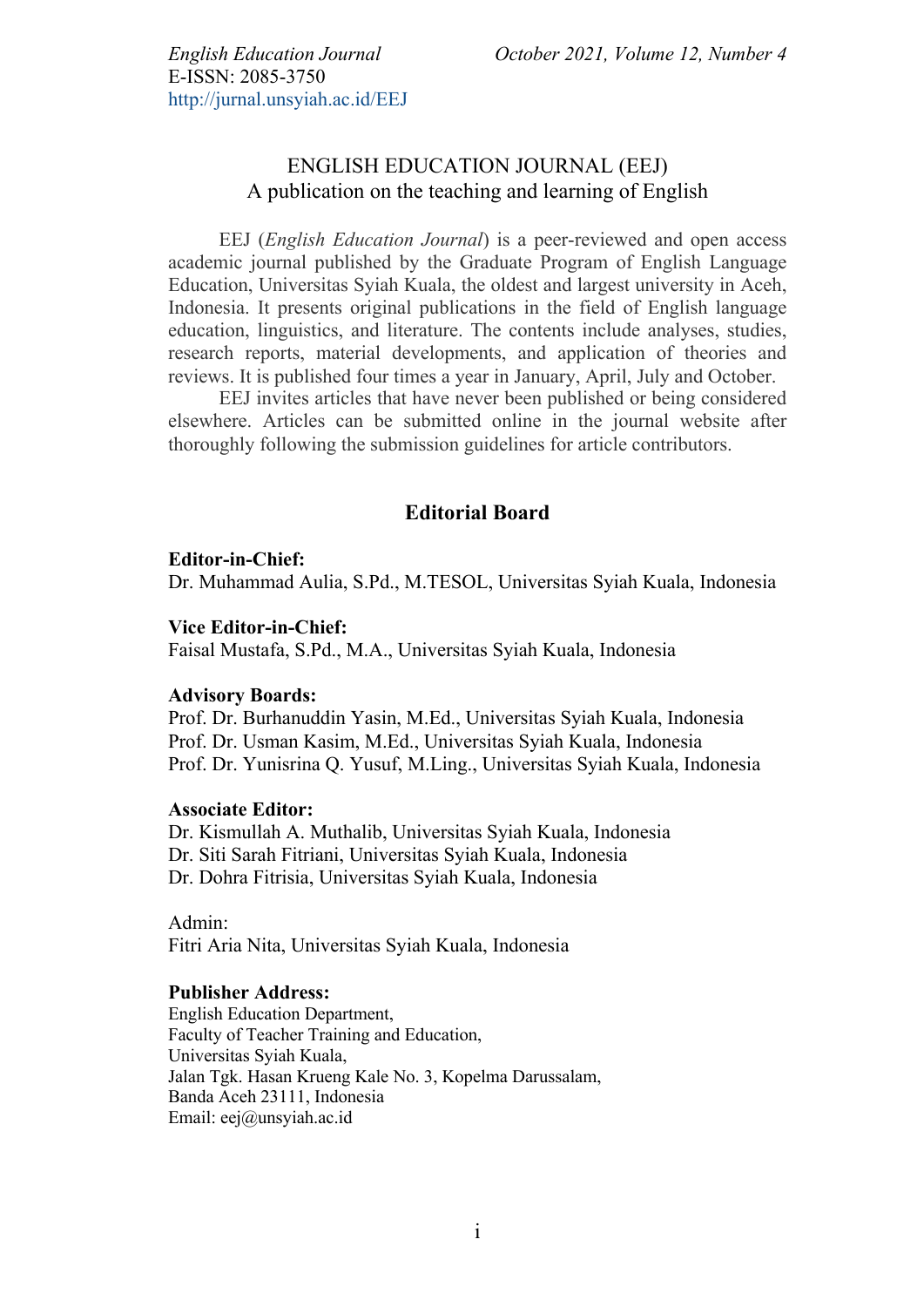E-ISSN: 2085-3750

*The Editors of English Education Journal make every effort to ensure the suitability of all article information contained in its publications. However, the Editors and the publisher of the journal make no representations or warranties whatsoever as to the accuracy and completeness for any purpose of the articles and disclaim all such representations and warranties whether express or implied to the maximum extent permitted by law. Every article published by English Education Journal gives the views of the author(s) and are not necessarily the views of the Editors and of English Education Journal.*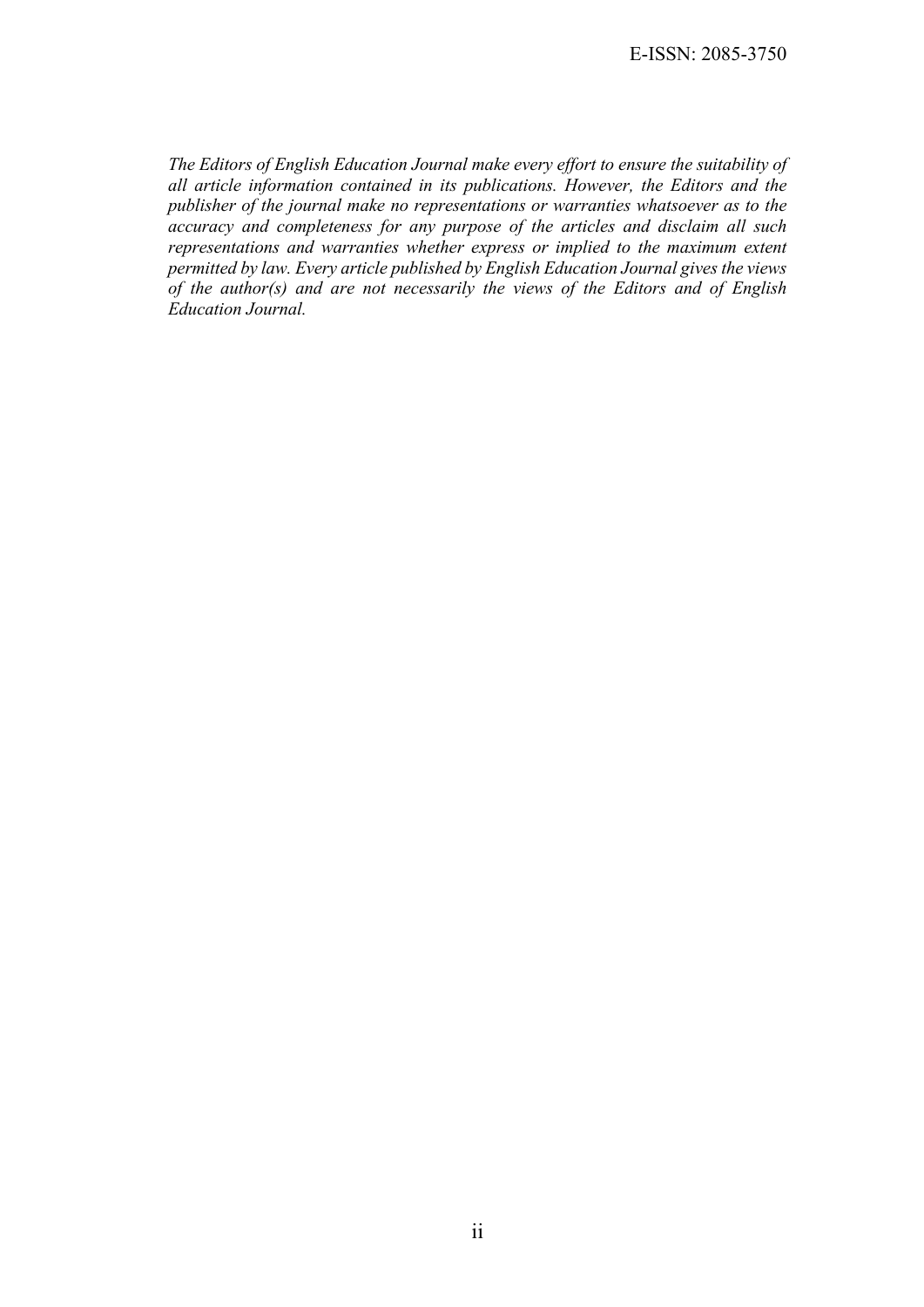# ENGLISH EDUCATION JOURNAL (EEJ) **Volume 12, Number 4, October 2021**

# **CONTENTS**

| <b>Front Matter</b>                                                                                                                                                                                          | $i$ -iv |
|--------------------------------------------------------------------------------------------------------------------------------------------------------------------------------------------------------------|---------|
| Using code-switching as the teaching strategy in classroom for low<br>English proficiency learners<br>Herawati Herawati, Siti Sarah Fitriani                                                                 | 540-557 |
| The investigation of classroom communication strategies used by<br>English department lecturers<br>Putri Mareza, Sofyan A. Gani, Iskandar Abdul Samad                                                        | 558-576 |
| The strategies used by post-graduate students to avoid plagiarism in<br>thesis writing<br>Eka Putri Andayani, Siti Sarah Fitriani, Dohra Fitrisia                                                            | 577-594 |
| Implementing clustering technique in writing descriptive texts<br>Husniah Husniah, Burhanuddin Yasin, Siti Sarah Fitriani                                                                                    | 593-612 |
| Investigating students' motivation and problems toward the use of<br>Zoom platform in English teaching and learning process during the<br>Covid-19 pandemic<br>Zuhratul Aini, Asnawi Muslem, Saiful Marhaban | 613-630 |
| A survey of students' English proficiency and their needs toward<br>learning outcomes at vocational colleges<br>Anhar Anhar, Sofyan A. Gani, Asnawi Muslem                                                   | 631-641 |
| Edna Pontellier's endeavors as the main character in Kate Chopin's<br>"The Awakening" in the nineteenth-century liberal feminism<br>Devi Hellystia                                                           | 642-656 |
| An investigation of the school literacy programs at State Senior<br>High School 4 in Banda Aceh<br>Rocky Harisman Saputra                                                                                    | 657-667 |
| Teachers' perceptions of English language teaching process via<br>online learning during Covid-19<br>Cut Meurak Bulan Aflah Aksyah, Asnawi Muslem, Saiful Marhaban                                           | 668-684 |